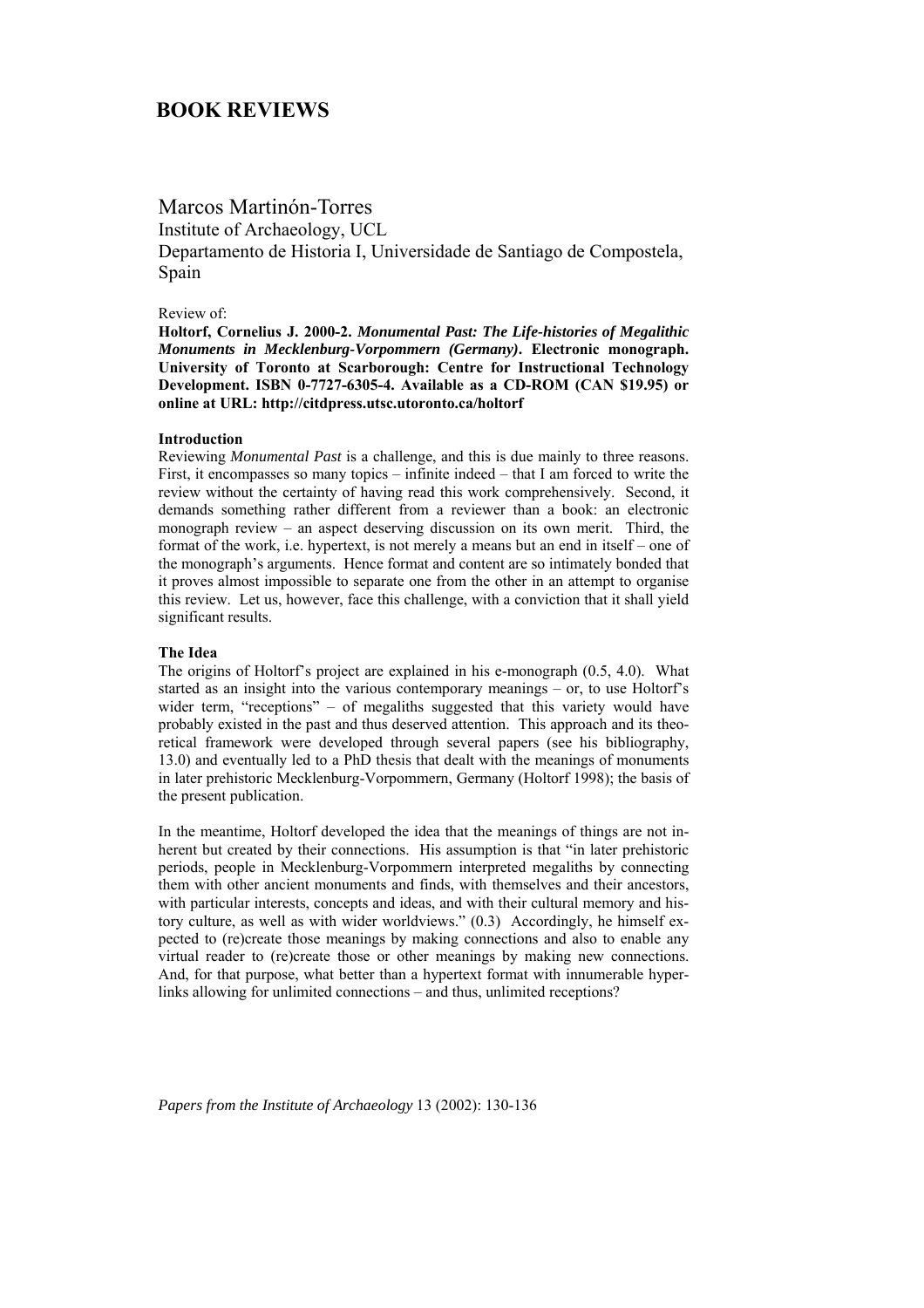Format and content are hence inevitably linked and are both equally important. So are past and present. For both pairs, it is the former which allows the construction of the latter. To make it more complicated, "the *object* of study in this work is, therefore, also the studying *subjec*t, and the results of my study describe its approach too" (0.5). While bearing this in mind, I will try to separate content from format in order to put my comments in order.

#### **The Content: The Life-Histories of Megalithic Monuments**

One of the foundations of Holtorf's work is the concept of "prospective memory" (6.6). In short, megalithic monuments were erected in the past but with a view to the future. They were intended to last, and indeed most of them have lasted for many centuries. Subsequently, they have experienced different uses and interpretations, different "receptions" (2.4). In each historical context, the "cultural memory" (2.0) or understanding of the distant past is constructed by changing conceptual connections. This is reflected in the "history culture"  $(2.1)$ , the variety of ways – besides the academic – in which the past is dealt with. By researching the cultural memory and the history culture related to megaliths, Holtorf is reconstructing and, at the same time, participating in the life-histories of the monuments.

The idea that the meanings of the material culture are contextually determined is not new. However, Holtorf, far from just mentioning this as a cautionary tale, thoroughly explores the content and implications of such an idea. The result is effectively overwhelming. In the realm of megaliths, it was Glyn Daniel (1972) who first addressed the historical lives of the monuments. Only recently has this research approach started to be defined and further developed in different directions, and its theoretical implications expanded (e.g. Bender 1993; Bradley 1984, 1993, 1996, 2000; some papers in Bradley and Williams 1998; Caamaño Gesto and Criado Boado 1991-2; Chippindale 1994; Hingley 1996; Martinón-Torres and Rodríguez Casal 2000; Martinón-Torres 2001a, 2001b, in press; Patton 1996). In any case, it is Holtorf who has provided an exemplary case study and definitely explored the broad repercussions of this research field.

One by one, Holtorf goes through each and every one of the 1193 megaliths catalogued in the German district of Mecklenburg-Vorpommern and, as far as his sources allow, explores the monuments' historical vicissitudes from late prehistory to the present day, including looting, protection, later finds, investigation, excavation, destruction, re-use of stones for other purposes, celebration of rituals, desecration, mention in tales and so forth. Furthermore, we find these monuments not only passively experienced but also actively playing roles: the megaliths themselves do represent a variety a concepts related to nostalgia, identity, progress, legitimation, aura, preservation, desecration, physical uses, entertainment, *Denk-mal*, study, and cosmology. Everything depends on the specific facts, ideas, interests or worldviews they are linked to. The picture is thus as rich as the reader likes, because the author gives us the freedom to simply click with our computer mouse to choose those associations by ourselves and, hence, create new meanings. The experience is fascinating. Besides, when giving equal consideration to all possible meanings and uses of megaliths, Holtorf is emphasising the relative quality of all the approaches that we tend to consider 'correct', as opposed to some 'alternative', less academic views. In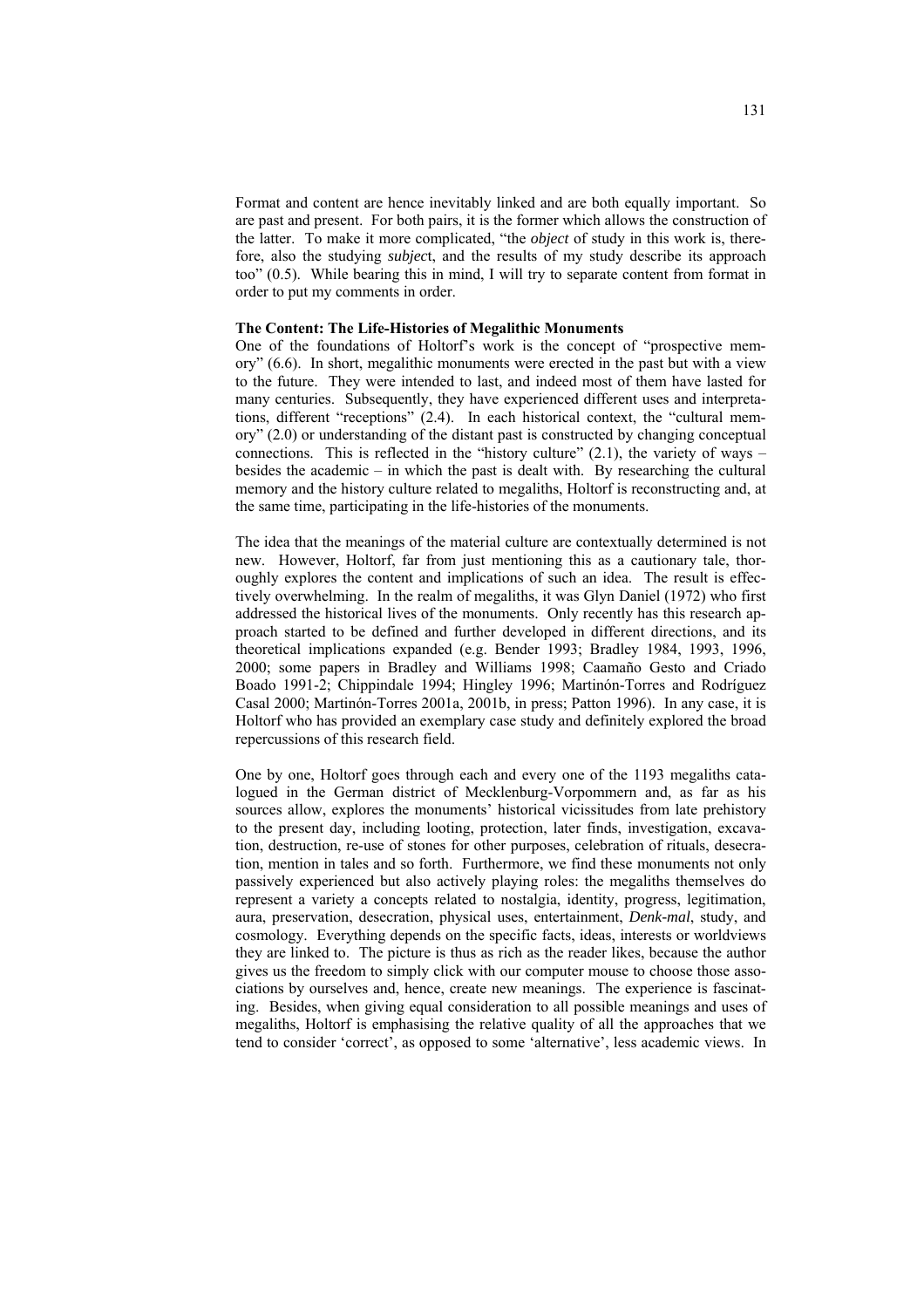this sense, the electronic monograph defends a more democratic approach to archaeological heritage.

Within this exhaustive cobweb of uses and meanings, there are only two research lines which I would have valued but Holtorf does not cover. Since both of them have proven useful in the study of life-histories of megaliths elsewhere, it could be worthwhile exploring their application with other case studies. On the one hand, this e-monograph does not expand on the diachronic evolution of those megaliths' roles. Certainly, the value of a monument is different in each context, despite apparent similarities. In addition, any given present-day is obviously complex. Hence, each historical reception of megaliths is at the same time manifold and exclusive. However, at the same time, each historical moment is embraced by a wider socio-cultural context which may have conditioned the mainstream understanding or reception of the monuments. On this basis, we may choose a variable  $-$  e.g. the role of megaliths as boundary markers, the use of megaliths as artists' inspiration, the exploitation of the monuments as tourism resources – and try to reconstruct how this function originated and how it has evolved throughout the monuments' history (cf. Martinón-Torres 2001a, 2001b, in press; Martinón-Torres and Rodríguez Casal 2000). Megaliths' life-histories, like anyone's lives, have a diachronic dimension, which in my view deserves consideration. In this sense, I believe that Holtorf's work could be enhanced if some complementary sections such as "Monument values" (6.9), "Meanings of the past and ancient monuments" (5.0) or "Receptions of megaliths" (5.1, 5.2, 5.3) could materialise in a more sequential and interpretative fashion.

On the other hand, one resource whose potential is admittedly not pursued is the body of historical written sources referring to megaliths. In historical documents, even if indirectly, we find valuable insights into the life-histories of the monuments. For example, we may encounter numerous references to megaliths used as landmarks in historical times (Martinón-Torres 2001a), or to treasure hunters who excavated the monuments in search of gold (e.g. de Blas and López Álvarez 2001; Martinón-Torres 2001b: 80-120, 2002). Even though the e-monograph occasionally draws from written documents (e.g. 1.3.4, 5.2.8) the study of these rich sources is probably not as complete as it could be.

Regardless of my particular suggestions, the coverage of *Monumental Past* is impressively huge. Besides the topics above, and apart from the many hyperlinks to sources and websites, Holtorf directly explores or outlines such diverse and interesting subjects as the folklore of megaliths, heritage management, history of antiquarianism, the theory of ruin-value, the use of analogy in archaeology, the conception of the past in Ancient Greece, hermeneutics in archaeology, archaeoastronomy… the list is virtually endless. Anyone with the slightest interest in monuments or hypermedia theory will be highly satisfied with this suitably *monumental* piece of work.

#### **The Format: Interpreting Ancient Monuments Using Hypermedia**

Holtorf has produced the first PhD thesis in archaeology submitted in its entirety in a hypertext format. This step forward entailed a revolution in academia, and has undeniably provoked a highly suggestive debate as to the appropriateness of this medium (cf. Aldenderfer 1999; Costopoulos 1999; Holtorf 2000a; Intarch-interest 1999;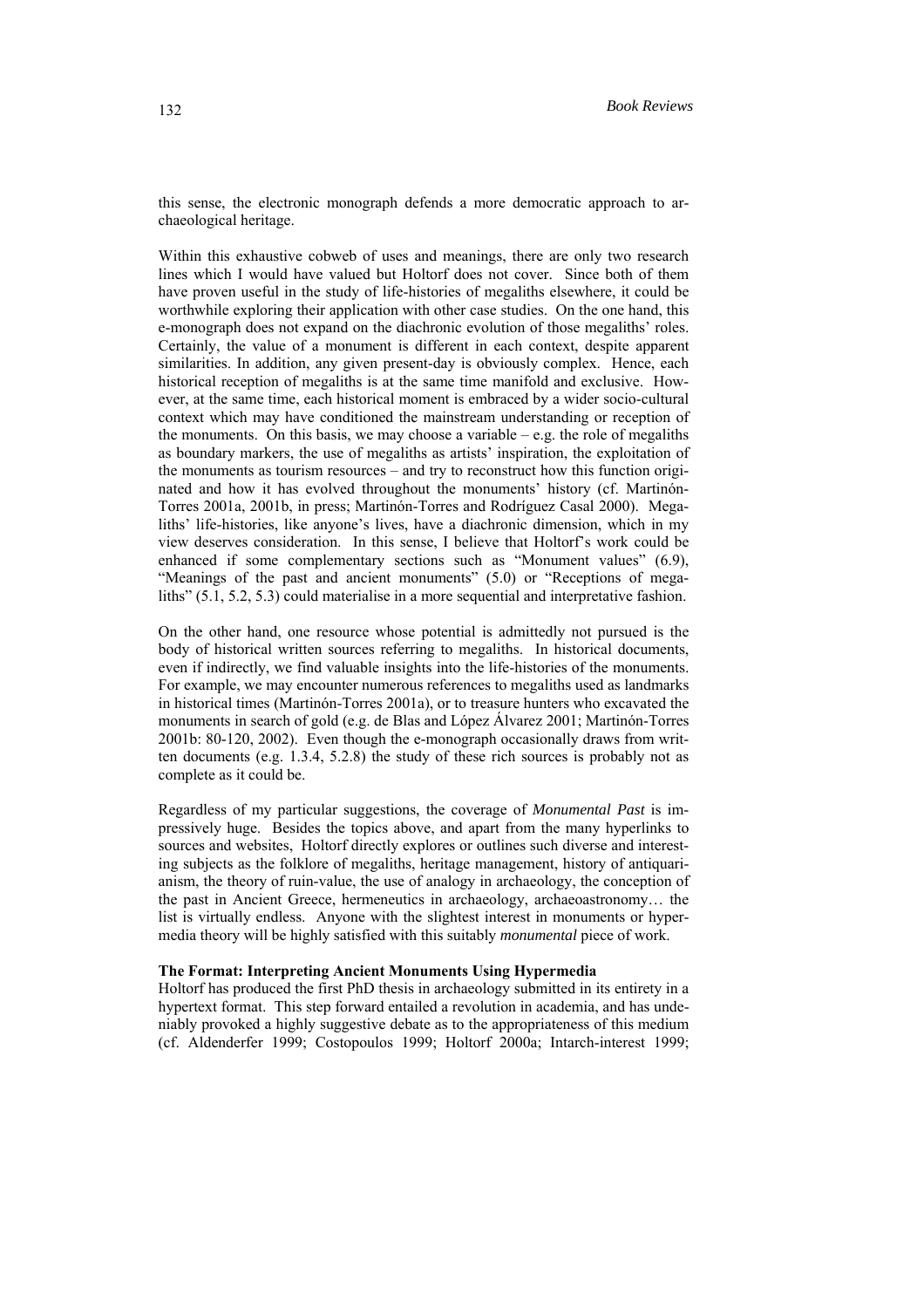Karlsson 1999; and feedback in 11.0), together with some more superficial and poorly argued comments (Fagan 2001). In fact, Holtorf himself has needed to devote many kilobytes to justify both himself and the potential of hypermedia theory (Holtorf 1999, 2000a, 2002a, and 3.9 with subsequent links; Intarch-interest 1999). I will not take part here in the wider discussion regarding issues such as the convenient accessibility, cost or longevity of this medium, which in turn deprives the reader of the pleasure of sensory contact with a book (while lying in bed, for instance). However, I would like to make some specific comments.

There are several ways of starting to read *Monumental Past*, and none of them is a table of contents. The reader may choose amongst options such as a glossary, an overview, the bibliography, the implications of the study, a map or a database. From any starting point, the readers themselves have to make their own choices, clicking on the diverse links offered in each page, each of which leads to new pages with more links leading to other pages in and outside the website, and so forth. Soon you find yourself immersed in an infinite network of non-linearity, making your own connections and, consequently, interpreting the monuments in your own way.

This non-linear or non-sequential nature is the most controversial aspect of this emonograph. Holtorf's experiment is a sharp expression of postprocessualism and radical constructivism. As noted above, the meanings are not inherent to realities but constructed by their inter-connections. Accordingly, the author tries to stand aside from the text. He simply presents the facts and encourages the reader to make links and construct meanings. This strategy is well argued, acceptable and useful. Moreover, it seems that our brains work by association rather than following 'logic' linear sequences (3.9, 3.8), hence the format of *Monumental Past* apparently not only enables us to construct our own knowledge but also helps us remember what we read.

Here I find, however, an intricate question. In my opinion, the 'disappearance' of the author is utopic. No matter how hard any writer tries, they will always be there, behind their work. Holtorf accepts this when he refers to "my work" and details many personal experiences and views, whereas at other times he hides his hand and does not tell the reader his interpretation, the connections he made or in which sections he has performed the latest updates (the e-monograph is under permanent construction!), and more importantly, the author does not clearly explain what his thesis is.

Fortunately, with the wealth of our discipline, we are moving forward to a more flexible academic world, where new ways of producing and disseminating knowledge are increasingly accepted and used. Nevertheless, I believe that an academic piece of work requires some form of thesis statement. The hermeneutic experience enabled by hypermedia is perfect for a conventional encyclopaedia, because in an encyclopaedia there is no point to be proven – just information to be provided. The case is different in *Monumental Past,* because here there are some inherent theses somehow argued. However, it is difficult for me to assess to what extent I agree with the author or how well he achieves his aims because I am not sure what those aims are.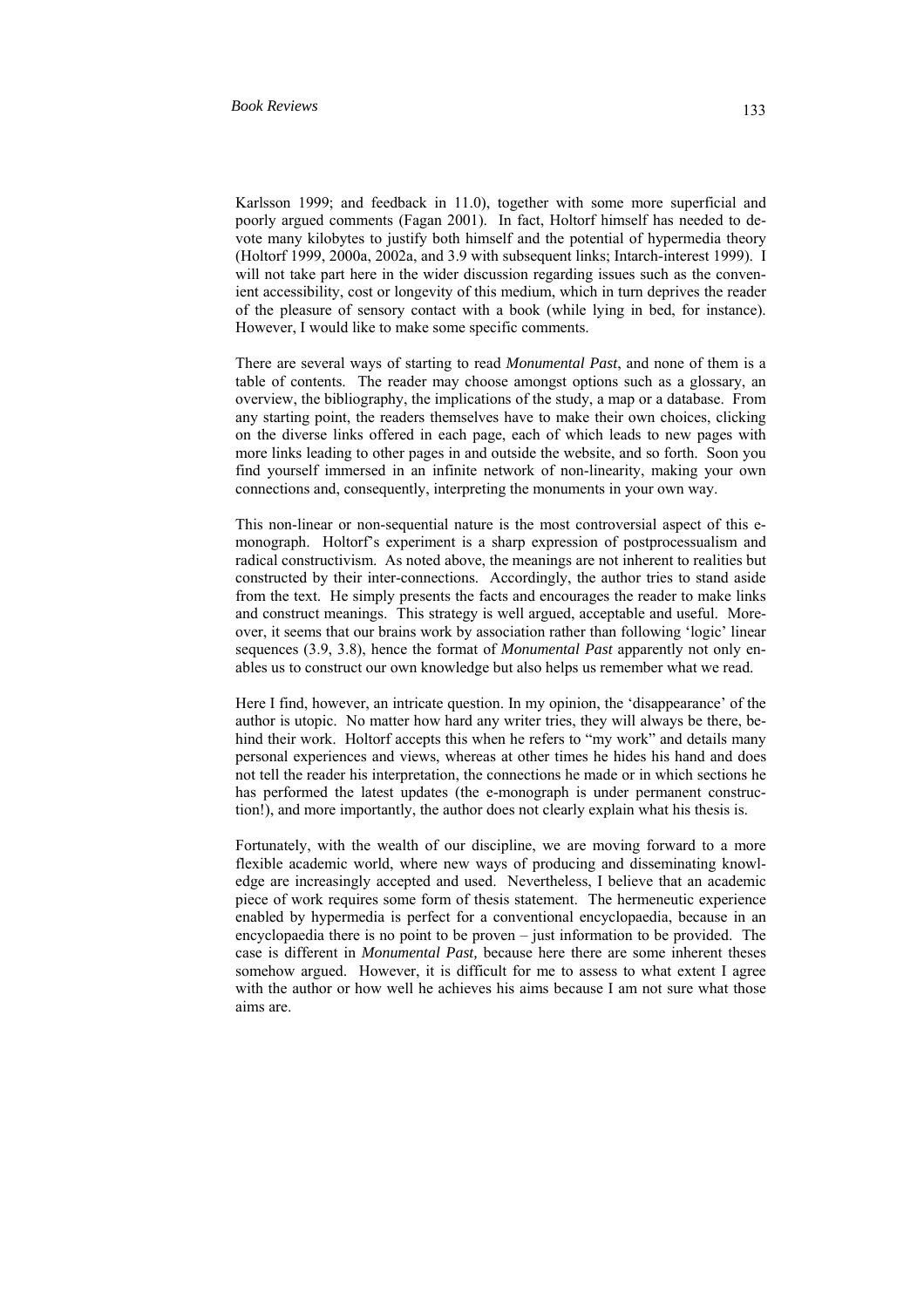The work explicitly "revolves around" three topics (0.3), but does not clearly explain what this 'revolving' is aimed at. This is not seen as a mistake but as a stem of Holtorf's meticulously designed strategy, and in this sense I applaud his consistency. His vantage point, stated from the outset is: "I do not think that I have to prove either my hypotheses or my skills, in order to make 'valid' statements about the past. It is obvious that after studying the same evidence, different conclusions could have been reached equally well... I have never felt the wish to preclude alternative interpretations..." (3.1). While this view is acceptable, I must say that I would not feel that my freedom of choice and interpretation as a reader were infringed if the author were to say "Here I am, this is my aim, these are my data, this is my interpretation". This would not preclude him from a non-linear presentation of the research. Instead, it would facilitate the job of those willing to share and discuss interpretations.

## **Implications**

I do expect *Monumental Past* to become a milestone in the way professionals deal with the archaeological past. Holtorf has demonstrated that the focus on a megalith not only allows the study of prehistoric societies but also constitutes a basis to study the development of different societies up to the present day. His approach is indeed productive and could be applied in other fields of archaeological research. Furthermore, archaeologists should start to consider the whole life-histories of monuments during actual archaeological excavations, as Holtorf (2000b, 2002b) himself does. In addition, this e-monograph explores the wide potential of hypermedia not only for disseminating information but also for undertaking research proper.

Finally, and also very importantly, this work challenges the job of those professionals currently in charge of the management of archaeological heritage, and I encourage the author to develop this point further. In the present day, archaeologists normally have privileged access to monuments, and their approach is protected by law. Reading *Monumental Past*, one becomes aware that archaeological remains are subjected to different receptions from assorted standpoints. In principle, all these views and uses of monuments are equally valid and respectable – all of them should therefore be considered. Monuments are much more than containers of archaeological information, and thus handling monuments is not only about excavating, reporting, restoring and signposting. After all, monuments do not exclusively belong to the professionals of archaeology, but to everyone.

Two years after this e-monograph was first released, and almost four since Holtorf submitted his PhD thesis, its format has been thoroughly discussed, and this dialogue has yielded very significant thoughts. Nonetheless, the debate should not overlook what I consider the core of this work, i.e. the life-histories of monuments. The content of *Monumental Past*, notwithstanding the format, has crucial implications for the practice and management of archaeology. This, in my view, is the main reason why all of us should be browsing through Holtorf's work and questioning our own ways of dealing with archaeology. As the pioneer that he is, Holtorf (1999) wonders: "is history going to be on my side?". I believe that it will, and certainly hope so.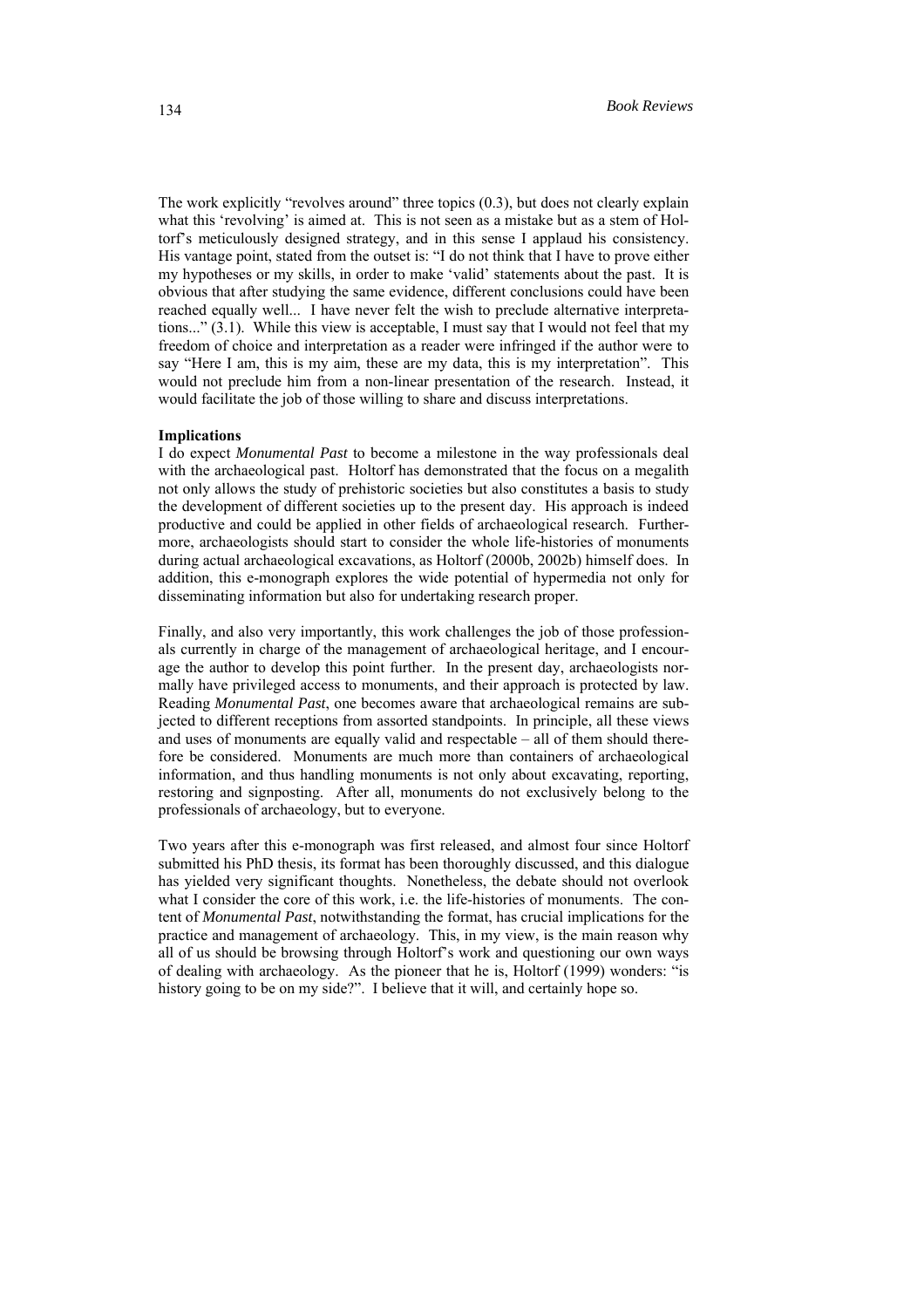- Aldenderfer, M. 1999. Data, Digital Ephemera, and Costopoulos, A. 1999. The Electronic Dissertation: Dead Media: Digital Publishing and Archaeological Practice. *Internet Archaeology* 6 [http://intarch.ac.uk/ journal/issue6/aldenderfer\_toc.html] [Accessed 27.03.02].
- Bender, B. 1993. Stonehenge Contested Landscapes (Medieval to Present-Day), in *and Perspectives*. Providence and Oxford: Berg, 245-279.
- Blas, M. A. de and López Álvarez, J. 2001. Sobre la Búsqueda Tradicional de Oro en Yacimientos Arqueológicos y Noticia de un Probable Tesoro Prehistórico en *tura. Nuevos Cartafueyos d'Asturies*  11, 9-16.
- Bradley, R. 1984. Studying Monuments, in Bradley, R. and Gardiner, J. (eds) *Neolithic Research*. BAR (British Series). Oxford: Archaeopress, 61-66.
- Bradley, R. 1993. *Altering the Earth. The Origins of Monuments in Britain and Continental Europe.* Edinburgh: Society of Antiquaries of Scotland.
- Bradley, R. 1996. Ancestors and Identity in the Later Prehistory of Atlantic Scotland: The Reuse and Reinvention of Neolithic Monuments and Material Culture. *World Archaeology* 28(2), 231- 243.
- Bradley, R. 2000. Vera Collum and the Excavation of a 'Roman' Megalithic Tomb. *Antiquity* 70, 39-43.
- Bradley, R. and Williams, H. (eds.) 1998. *The Past in the Past: The Reuse of Ancient Monuments*. World Archaeology 30 (1).
- Caamaño Gesto, J. M. and Criado Boado, F. 1991- 2. La Medorra de Fanegas (Sobrado dos Monxes, A Coruña). Un Monu-Holtorf, C. J. 2002a. A Reply to Brian Fagan's mento Megalítico Reutilizado en Época Romana. *Brigantium* 7, 7-89.
- Chippindale, C. 1994. *Stonehenge Complete* (Rev. Edn.)*.* London: Thames and Hudson.
- A Less Radical Approach. *Internet Archaeology* 6 [http://intarch.ac.uk/ journal/issue6/costopoulos\_toc.html] [Accessed 27.03.02].
- Daniel, G. 1972. *Megaliths in History.* London: Thames and Hudson.
- Bender, B. (ed.) *Landscapes. Politics*  Fagan, B. 2001. A Review of 'Monumental Past: The Life-histories of Megalithic Monuments in Mecklenburg-Vorpommern (Germany)'. *Internet Archaeology* 11 [http://intarch.ac.uk/ journal/issue11/reviews/fagan.htm] [Accessed 25.05.02].
- Tierras de Grao en el Siglo XVI. *Ás-*Hingley, R. 1996. Ancestors and Identity in the Later Prehistory of Atlantic Scotland: The Reuse and Reinvention of Neolithic Monuments and Material culture. *World Archaeology* 28(2), 231-243.
- *Studies: A Review of Some Current*  Holtorf, C. J. 1998. *Monumental Past. Interpreting the Meanings of Ancient Monuments in Later Prehistoric Mecklenburg-Vorpommern (Germany).* Unpublished PhD Thesis (CD-Rom). University of Wales.
	- Holtorf, C. J. 1999. Is History Going to be On My Side? On the Experience of Writing and Submitting a Hypermedia Ph.D. Thesis. *Internet Archaeology* 6. [http:// intarch.ac.uk/journal/issue6/ holtorf\_toc.html] [Accessed 27.03.02].
	- Holtorf, C. J. 2000a. Interpreting Ancient Monuments Using Hypermedia. *iNtergraph: Journal of Dialogic Anthropology* 1. [http://www.intergraphjournal.com/ enhanced/articles/article%201/ cornelius1.htm.] [Accessed 15.03.02].
	- Holtorf, C. J. 2000b. A História da Vida de um Monumento Pré-historico. Trabalho de Pesquisa no Monte da Igreja, Freg. Torre de Coelheiros. *A Cidade de Évora* (Second Series) 4, 57-82.
		- Review. *Intarch-Interest Discussion Forum*. [http://www.jiscmail.ac.uk/cgibin/wa.exe?A2=ind0205&L=intarchinterest&F=&S=&P=57] [Accessed 25.05.02].